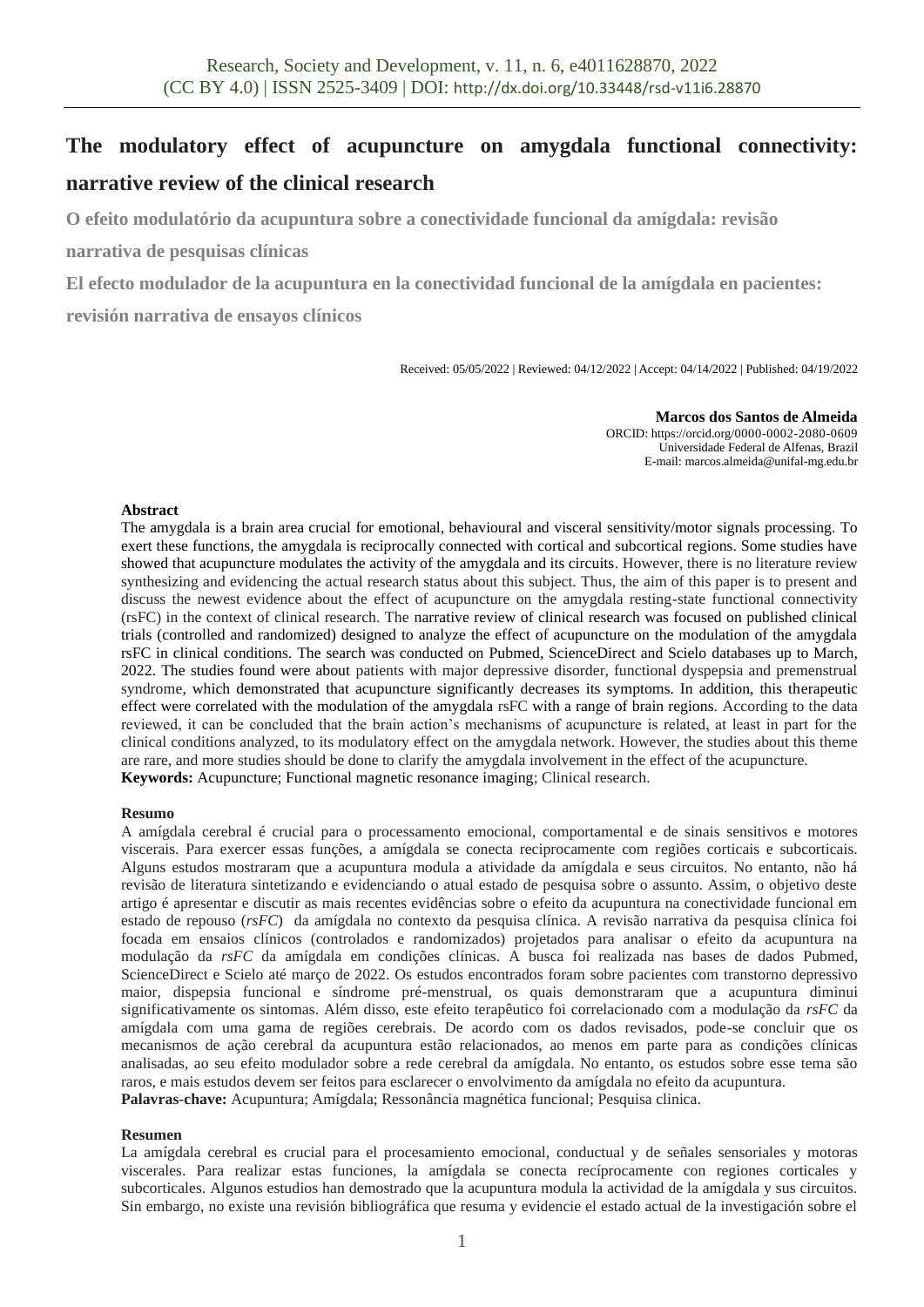tema. Por lo tanto, el propósito de este artículo es presentar y discutir la evidencia más reciente sobre el efecto de la acupuntura en la conectividad funcional en estado de reposo (*rsFC*) de la amígdala en el contexto de la investigación clínica. La revisión narrativa de la investigación clínica se centró en los ensayos clínicos (controlados y aleatorizados) diseñados para analizar el efecto de la acupuntura en la modulación de la *rsFC* de la amígdala en condiciones clínicas. La búsqueda se realizó en las bases de datos Pubmed, ScienceDirect y Scielo hasta marzo de 2022. Los estudios encontrados fueron en pacientes con trastorno depresivo mayor, dispepsia funcional y síndrome premenstrual, que demostraron que la acupuntura reduce significativamente los síntomas. Además, este efecto terapéutico se correlacionó con la modulación de la *rsFC* de la amígdala con una variedad de regiones cerebrales. De acuerdo con los datos revisados, se puede concluir que los mecanismos de acción cerebral de la acupuntura están relacionados, al menos en parte para las condiciones clínicas analizadas, con su efecto modulador sobre la red cerebral de la amígdala. Sin embargo, los estudios sobre este tema son escasos y se deben realizar más estudios para aclarar la participación de la amígdala en el efecto de la acupuntura.

**Palabras clave:** Acupuntura; Amígdala; Resonancia magnética funcional; Investigación clínica.

# **1. Introduction**

The amygdala is comprised of multiple interconnected nuclei nestled deep in the temporal lobe (Janak & Tye, 2015). This brain region is critical for emotional processing and motivated behavior (Murray, 2007). Despite this important role, the amygdala is a relatively small region including the basolateral complex of the amygdala (BLA) made up of the lateral (LA), basal (BA), and basomedial (BM) cell groups and the central nucleus (CeA) with lateral (CeL) and medial (CeM) subdivisions (Janak & Tye, 2015). The BLA is the major sensory input subregion of amygdala and CeA, the output amygdala subregion (Zeng et al., 2019).

The amygdala receives direct sensory input from sensory thalamus and cortical regions to integrate sensory information from the internal and external environment with aversive and/or rewarding outcomes (Smith et al., 2021; Lalitha et al., 2016). The BLA is reciprocally connected with cortical regions, especially the midline and orbitofrontal cortex (OFC), and the hippocampus (HIPP), as well as sensory association areas (McDonald, 1998). Hence, the BLA transmits information widely throughout cortical regions, but its neuronal processing is greatly affected by excitatory projections from these regions. Predominantly unidirectional outputs of the BLA include the striatum, especially the nucleus accumbens (NAc), and the bed nucleus of the stria terminalis (BNST) and the CeA. In turn, the striatum, BNST and CeA have been considered to mediate the translation of BLA signals to behavioural output (Corbit & Balleine, 2005)

Studies has showed that amygdala may be modulated by acupuncture (Quin et al., 2008). Acupuncture is an ancient energy based traditional Chinese medicine technique, popular in the East but still recent in Western countries. According to oriental medicine theory, acupuncture is defined as the insertion of needles into the skin and underlying tissues, at specific locations known as acupoints, for curative or preventive purposes (Kavoussi & Ross, 2007).

Accumulating evidence has indicated that acupuncture modulates the functional connectivity of brain networks (Yu et al., 2019; Cai et al., 2018; Quin et al., 2008). These studies have used the resting-state functional connectivity (rsFC) method from functional magnetic resonance image (fMRI) to analyze the synchronized temporal activation of spatially separated brain regions in patients at rest. In this technique, when two spatially different brain regions are activated at the same time, form a functional connectivity between these regions, which can be quantify by computational and statistical methods (Heuvel, 2010). More specifically, seed-based rsFC is a method of functional brain imaging that can assess the temporal dependency of brain regions (seeds) during rest (Biswal et al., 1995). This method allows for the study of the function of one or several brain regions in relation to its functional network and how the network contributes to brain procedures, been able to reveal the underlying mechanisms of different diseases (Hwang et al., 2015; Sun et al., 2012). However, there is limited rsFC studies on the involvement of the amygdala, as seed, in the effect of acupuncture on human diseases. Thus, the aim of this review is to present and discuss the newest evidence about the modulatory effect of acupuncture on amygdala brain networks in patients with major depressive disorder, functional dyspepsia and premenstrual syndrome.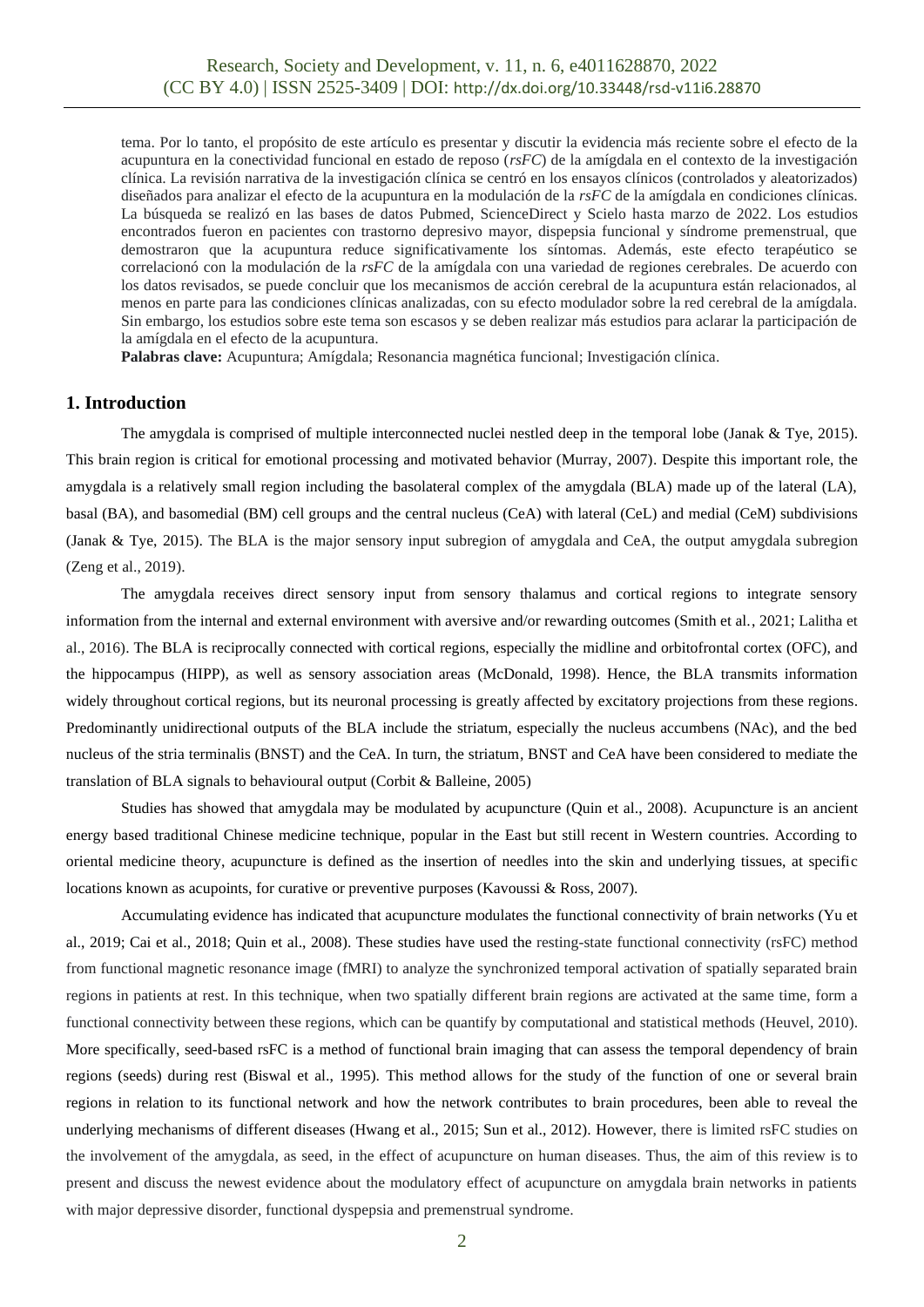# **2. Methodology**

A narrative review was carried out, where the criteria used in the evaluation and selection of the consulted studies do not follow systematic search methods (Bernardo et al., 2004). It was conducted a computer-based search of articles through PubMed, ScienceDirect and Scielo databases, up to March, 2022, to find publications correlating the following search terms: ("acupuncture" or "electroacupuncture" and "amygdala" and "fMRI" or "rsFC"). According to this search process and considering the amygdala as seed in the rsFC studies, it was found the following articles: two studies on major depressive disorder (Wang et al., 2016; Duan et al., 2020), one on functional dyspepsia (Sun et al., 2018) and one on premenstrual syndrome (Pang et al., 2021). Based on these retrieved articles, it was done the data extraction considering the modulation of amygdala rsFC, promoted by acupuncture, on the diseases cited above. This data was summarized in the figures related to each disease, described in the following topics.

## **3. Results and Discussion**

#### *3.1 Major Depressive Disorder*

Major depressive disorder (MDD) is a common disorder that affects a large proportion of the population by significantly impairing their occupational, social, and academic functioning (Lehtinen & Joukamaa, 1994). Many brain regions including the amygdala, HIPP, insula (INS), ventral striatum, ventral anterior cingulate gyrus, and prefrontal cortex (PFC) are involved in the neural pathology and development of MDD (Phillips et al., 2015). Studies showed that compared with healthy controls, MDD patients showed abnormal elevated activity in the amygdala when presented with negative stimuli (Phillips et al., 2015; Sheline et al., 2010).

One study compared the effect of verum acupuncture plus fluoxetine with sham acupuncture plus fluoxetine in MDD patients (Wang et al. 2016). The results showed that verum acupuncture plus fluoxetine promoted greater clinical improvement as indicated by Montgomery–Åsberg Depression Rating Scale (MADRS) and Self-Rating Depression Scale (SDS) scores, as compared with sham acupuncture. The rsFC increased between the left amygdala and subgenual anterior cingulate cortex (sgACC)/preguenual anterior cingulate cortex (pgACC), and between the right amygdala and left parahippocampus (PHIPP)/putamen. The amygdala-sgACC/pgACC rsFC was negatively correlated with corresponding clinical improvement. The sgACC is implicated in automatic behavioral control, and the pgACC is involved in automatic attentional control based in part on their functional interaction with the amygdala (Salvadore et al., 2010). Thus, we can consider that the increased connectivity between the amygdala and the sgACC/pgACC has an antidepressant effect. The increased connectivity of the PHIPP with the amygdala probably decreased the depression by mediating contextual processing and emotion, thus facilitating emotion understanding and expectations of the environment (Aminoff et al., 2013). Regarding to putamen, the antidepressant effect could be related to reward and motivation functions of this structure (Felger et al. 2015). The authors concluded that the additive effect of acupuncture to antidepressant treatment and suggest that this effect may be achieved through the limbic system, especially the amygdala and the ACC.

In another study, the amygdala network (AN) of the MDD patients was compared with healthy subjects and was analyzed whether electroacupuncture (EA) at *Baihui* (GV20) acupoint could modulate the abnormal AN of patients with the first-episode, drug-naïve MDD by using rsFC-fMRI method (Duan et al., 2020). The results showed that, compared to healthy subjects, MDD patients had aberrant intrinsic AN which mainly showed increased rsFC between amygdala and HIPP, precuneus, precentral gyrus and angular gyrus, as well as decreased rsFC between amygdala and OFC. Moreover, the results indicated that EA at GV20 induced increased rsFC between amygdala and dorsolateral prefrontal cortex (DLPFC) and decreased rsFC between amygdala and periaqueductal gray (PAG) and INS in MDD patients (Figure 1).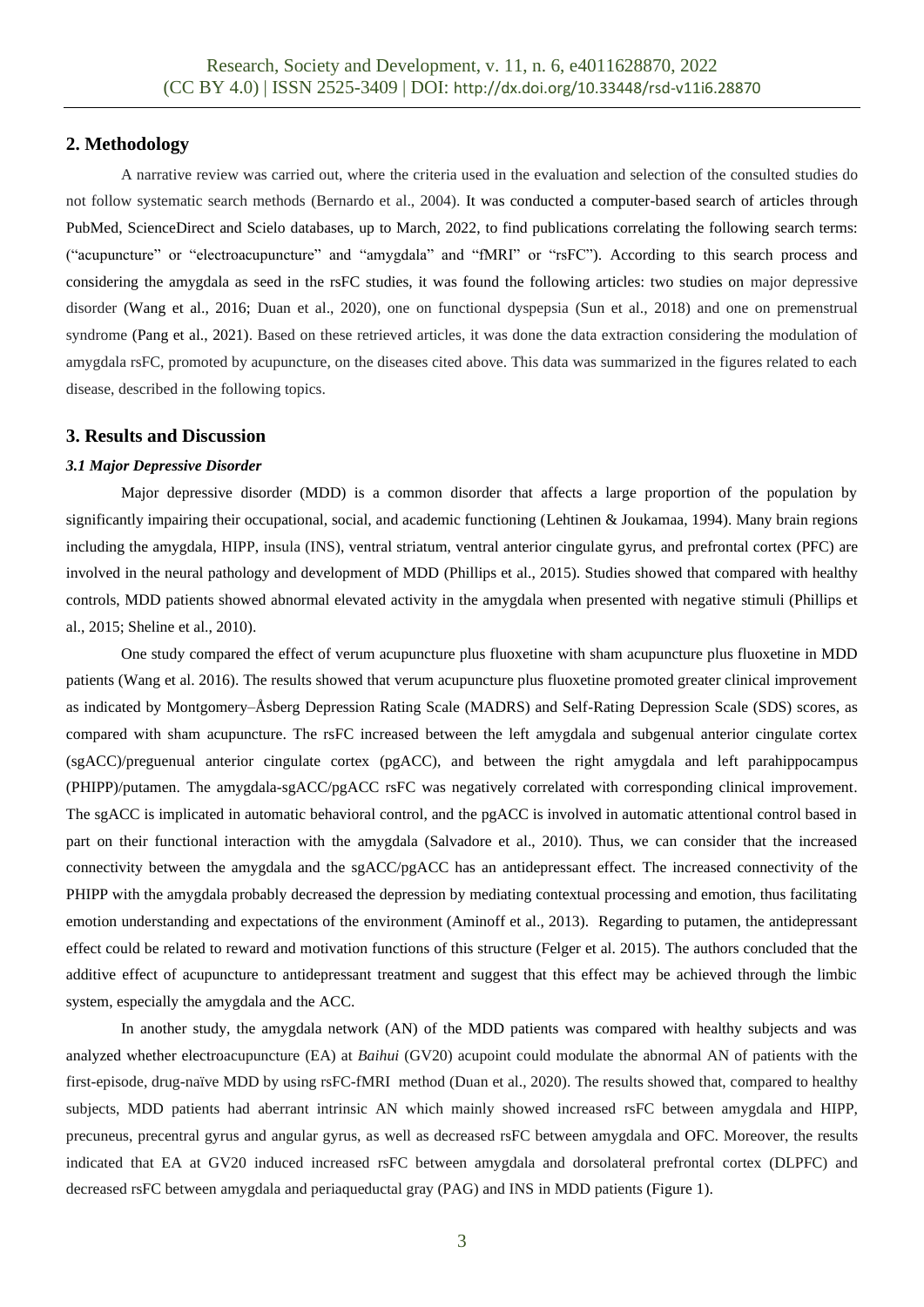In general, the PFC is responsible for executive functions. The OFC, being a portion of PFC, has a vital role in executive control of information processing and behavioral expression by inhibiting neural activity associated with contextually irrelevant, unwanted, or uncomfortable information, sensations, and actions (Shimamura, 2000). The DLPFC is a critical area for performing executive function and is associated with voluntary emotion regulation (Connolly et al., 2017). Thus, these characteristics of PFC can explain, at least in part, the mechanism of action of EA at GV20 in MDD patients.

The PAG is involved in pain perception by descending modulation of the spinal cord neurons (Yu et al., 2014). This region has close anatomical connections with amygdala and INS, providing a circuit for pain perception and modulation, and emotion processing (Zhuo, 2016; Truini et al., 2016). The decreased rsFC between amygdala and PAG/INS, could modulate these pain-related regions associated with emotion perception and regulation, that also might be another therapeutic mechanism of EA at GV20 for MDD patients.

**Figure 1:** Acupuncture (AC) in MDD: AC promotes modulatory effect on amygdala (AMY) rsFC with dorsolateral prefrontal cortex (DLPFC), anterior cingulate cortex (ACC), parahippocampus (PHIPP), putamen, periaqueductal gray (PAG), and insula (INS). Bidirectional arrows represent reciprocal AMY connectivity. Red color: increased rsFC; Blue color: decreased rsFC.



## Source: Author.

#### *3.2 Functional Dyspepsia*

As one of the most common categories in functional gastrointestinal disorder, functional dyspepsia (FD) is characterized by postprandial fullness, early satiation, epigastric pain or burning, the symptoms of which could not be explained by organic, systemic, or metabolic disease (Tack & Talley, 2013).

The amygdala is considered the key region in the central pathogenesis of FD (Nan et al., 2015). Its function is related to the processing of afferent and efferent visceral signals of food intake (Lalitha et al., 2016), gastric distention (Wang et al., 2008), and emotion arousal reactions (He et al., 2016).

It has been reported that acupuncture can improve the symptoms of FD due to its action on the amygdala (Sun et al., 2018). In this study, the acupuncture decreased the left basolateral amygdala (BLA) rsFC with bilateral INS, putamen and middle/posterior cingulate cortex (MCC/PCC), right pallidum and HIPP. The reduction of the patient's symptoms were positively correlated with the left BLA rsFC with left INS and with right HIPP. In addition, the reduced symptoms were negatively correlated with increased right centromedial amygdala (CMA) rsFC with left medial prefrontal cortex (mPFC), after treatment (Figure 2).

Compared with healthy subjects, the FD patients present the following rsFC patterns: increased BLA rsFC with the right anterior INS and significantly decreased BLA rsFC with the mPFC and PCC. Regarding to CMA, FD patients showed significantly decreased rsFC with the bilateral right precuneus/cuneus and anterior INS (Zeng et al., 2019).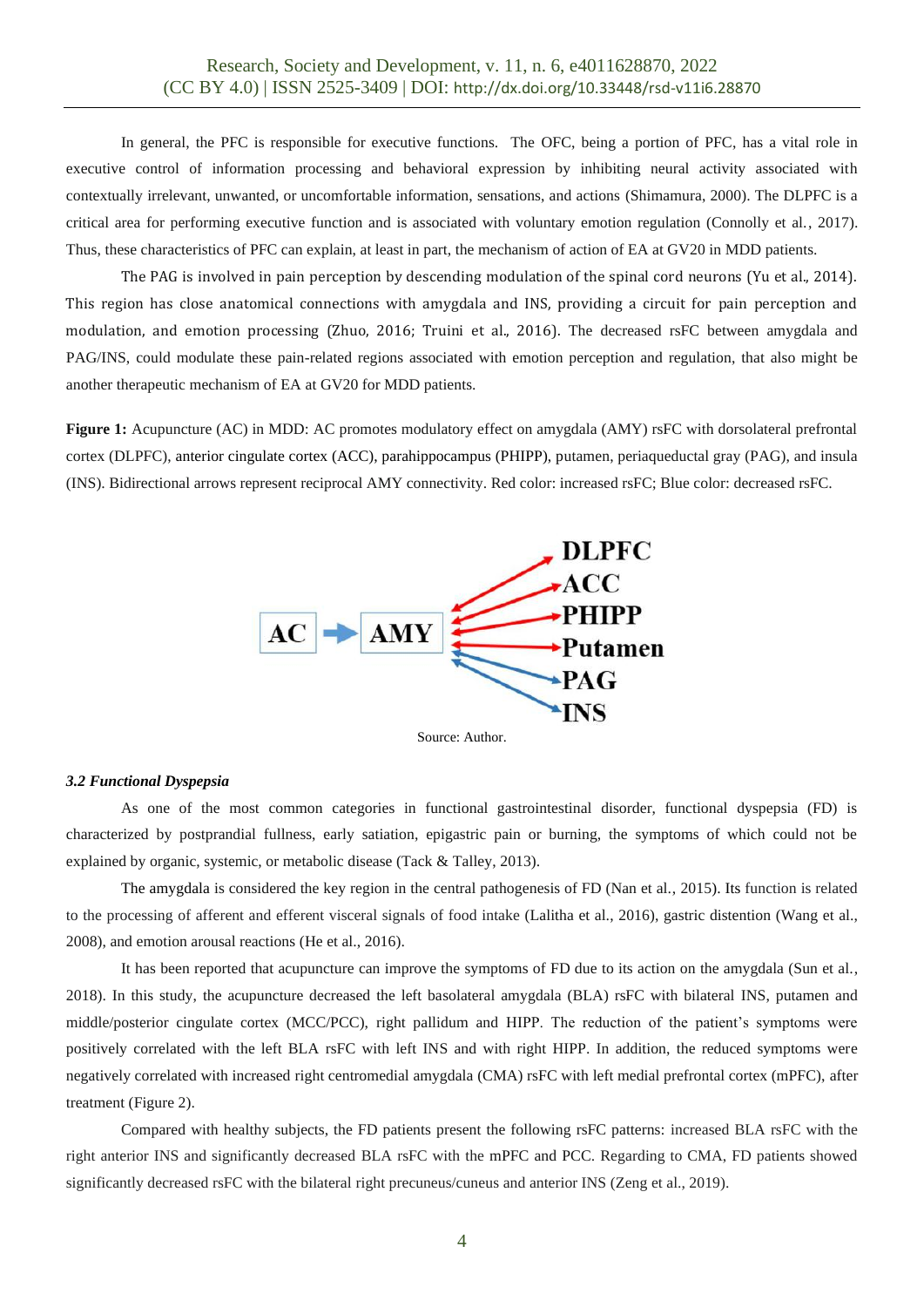The INS and amygdala are important cortical and subcortical regions in the salience network (SN). The SN is a network that contributes to detecting sensory and visceral afferents, and self-awareness through the integration of this information (Zeng et al., 2019). The mPFC, HIPP and PCC belong to the default mode network (DMN), which is active in internal mentalization and de-active in certain goal-oriented tasks (Brewer et al., 2011). The mPFC has reciprocal connections with the amygdala, and receives and processes sensory, affective, motivational, and cognitive information of visceral sensation directly from the amygdala projections (Aziz et al., 2000). The PCC receives the internal and external information, which is integrated and gathered by the mPFC, and regulates the affective and sensory process together with the mPFC and amygdala (Northoff et al., 2006; Fox et al., 2005). The HIPP/PHIPP is involved not only in different aspects of pain and visceral sensations processing, but also recall of past visceral pain/discomfort memories of sensations (Andresen et al., 2005). In conclusion, the acupuncture exerts its effect probably by modulating the functional connectivity of the SN, and participate in the adaptive modulation of disrupted relationship between the SN and DMN in FD.

**Figure 2:** AC in FD: AC promotes modulatory effect on amygdala (AMY) rsFC with posterior and middle cingulate cortex (PCC/MCC), hippocampus (HIPP), putamen, pallidum and insula (INS). Bidirectional arrows represent reciprocal AMY connectivity. Blue color: decreased rsFC.



#### *3.3 Premenstrual Syndrome*

Premenstrual syndrome (PMS) is associated with a series of cyclical and relapsing emotional, behavioral and physical symptoms that appear in the late luteal phase of menstrual cycle and disappear soon after the onset of menses (Greene & Dalton, 1953). Previous study found that aberrant amygdala functional networks were involved in PMS (Deng et al., 2018). In one study (Pang et al., 2021), the results showed that EA at *Sanyinjiao* acupoint (SP6) induced increased rsFC between the left amygdala and brainstem, right HIPP, and decreased rsFC between the left amygdala and left thalamus, bilateral supplementary motor area (SMA). Moreover, the results also showed that EA at SP6 induced increased rsFC between the right amygdala and brainstem, right HIPP, right OFC, bilateral ACC, and decreased rsFC between the right amygdala and right SMA (Figure 3).

Amygdala, OFC, HIPP, belong to the affective network (AfN), which plays a vital role in emotion regulation and processing (Bayer et al., 2014). In addition, ACC belongs to DMN, and abnormal connection between the amygdala and DMN in psychopathology have been well described (Gusnard et al., 2001). Regarding to physical symptoms of PMS, such as, bloating, breast tenderness and headache, the EA could have improve it through the modulation of rsFC of amygdala with brainstem, ACC, thalamus and SMA, which are brain regions related to pain processing (Schweinhardt & Bushnell, 2010). Thus, in this study, it was concluded that the SP6-related acupuncture can modulate the connectivity between amygdala and AfN/DMN in PMS patients, which might partly explicate the neural modulatory mechanisms of EA on PMS.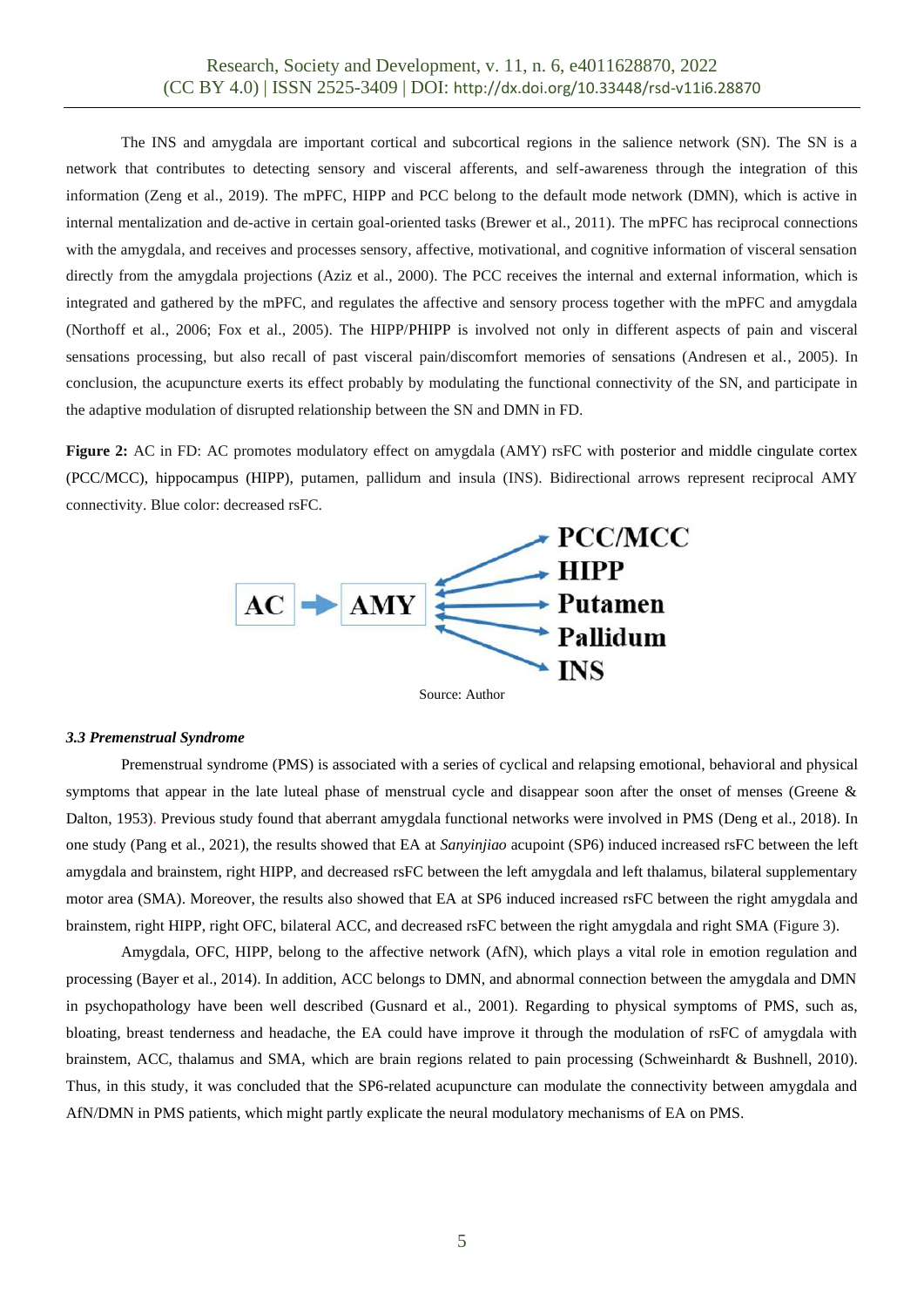**Figure 3:** AC in PMS: AC promotes modulatory effect on amygdala (AMY) rsFC with orbitofrontal cortex (OFC), supplementary motor area (SMA), anterior cingulate cortex (ACC), thalamus, hippocampus (HIPP) and brainstem. Bidirectional arrows represent reciprocal AMY connectivity. Red color: increased rsFC; Blue color: decreased rsFC.



Source: Author.

# **4. Concluding Remarks**

Nowadays, its increasing the number of fMRI studies analyzing the modulation of the amygdala rsFC with other brain regions in pathological conditions. Nevertheless, there is a lack of studies verifying how acupuncture affects the amygdala rsFC in the vast majority of diseases. For FD and PMS, only one study for each condition was found in literature review. For MDD, just two articles were found. In these studies, the results showed that acupuncture has the potential to modulate the amygdala rsFC and this modulation is associated with improved symptoms. However, more studies are needed to clarify the precise effect of acupuncture on the amygdala network, under pathological conditions. Future studies analyzing the effect of different acupuncture protocols on the modulation of brain circuits linked to the amygdala should be done in order to elucidate the brain action's mechanisms of acupuncture in the clinical setting.

## **References**

Aminoff, E. M., (2013). The role of the parahippocampal cortex in cognition. *Trends Cogn Sci*, 17(8), 379–390.

Andresen, V. et al. (2005). Brain activation responses to subliminal or supraliminal rectal stimuli and to auditory stimuli in irritable bowel syndrome. *Neurogastroenterol Motil*, 17(6), 827–837.

Aziz, Q. et al. (2000). Functional neuroimaging of visceral sensation. *J Clin Neurophysiol*, 17(6), 604–612.

Bayer, J. et al. (2014). Menstrual-cycle dependent fluctuations in ovarian hormones affect emotional memory. *Neurobiol Learn Mem*, 110:55–63.

Bernardo, W.M. et al (2004). A prática clínica baseada em evidências. Parte II: buscando as evidências em fontes de informação. *Rev Assoc Med Bras*, 50(1), 104-108.

Biswal, B. et al. (1995). Functional connectivity in the motor cortex of resting human brain using echo-planar MRI. *Magn Reson Med*, 34(4), 537–541.

Brewer, J. et al. (2011). Meditation experience is associated with differences in default mode network activity and connectivity. *Proc Nat Acad Scie U S A*, 108(50), 20254–20259.

Cai, R. L. et al. (2018). Brain functional connectivity network studies of acupuncture: a systematic review on resting-state fMRI. *J Integr Med*, 16(1), 26-33.

Connolly, C. et al. (2017). Resting-state functional connectivity of the amygdala and longitudinal changes in depression severity in adolescent depression. *J Affect Disord*, 207, 86–94.

Corbit, L. H. & Balleine, B. W. (2005). Double dissociation of basolateral and central amygdala lesions on the general and outcome-specific forms of pavlovian-instrumental transfer. *J Neurosci*, 25(4), 962–970.

Deng, D. et al. (2018) Larger volume and different functional connectivity of the amygdala in women with premenstrual syndrome. *Eur Radiol*, 28(5):1900– 1908.

Duan, G. et al. (2020). Altered amygdala resting-state functional connectivity following acupuncture stimulation at BaiHui (GV20) in first-episode drug-Naïve major depressive disorder. *Brain Imaging Behav*; 14(6), 2269-2280

Fox, M.D. et al. (2005). The human brain is intrinsically organized into dynamic, anticorrelated functional networks. *Proc Natl Acad Sci U S A*, 102(27), 9673–9678.